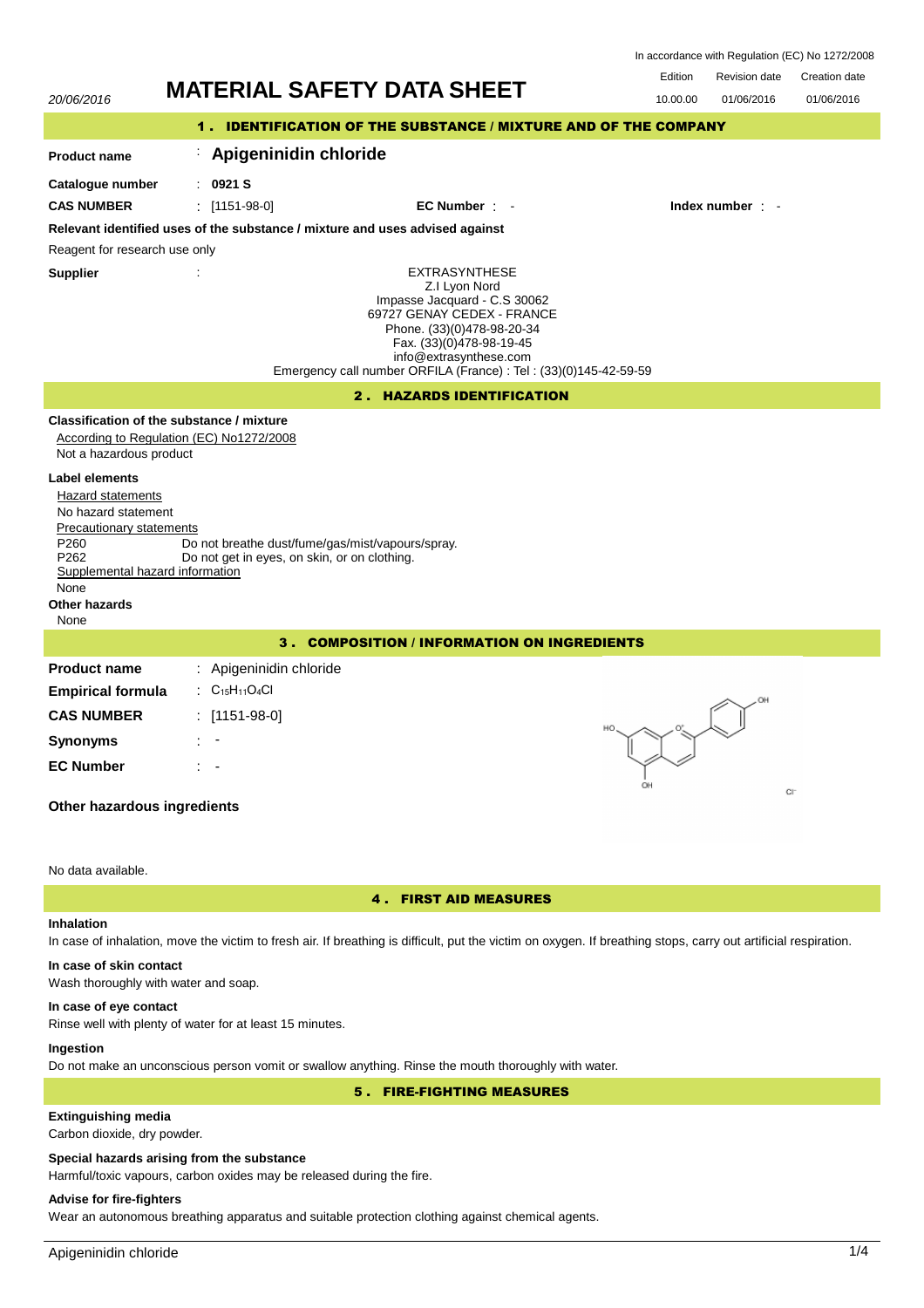# 6 . ACCIDENTAL RELEASE MEASURES

### **Personal precautions**

Use personal protective equipment. Evacuate the personnel from the contaminated zone. Ensure adequate ventilation.

## **Environnemental precautions**

Keeping away from drains, surface and ground waters.

#### **Methods and materials for containment and cleaning up**

Clean up without creating dust and place in adapted and sealed containers for elimination. Wash the contaminated aera with water and soap. Confine washing water and dispose of it complying with the local regulations. After cleaning, quickly eliminate traces of water with a product absorbing liquids (for example : sand, sawdust, universal binder, Kieselguhr).

# 7 . HANDLING AND STORAGE

## **Precautions for safe handling**

Avoid formation of dust. Avoid contact with skin and eyes. During handling, wear suitable personal protective equipment (see section 8). Follow the normal measures for preventive fire protection.

**Specific handling** No data available.

**Specific end use(s)**

# No data available

## **Conditions for safe storage, including any incompatibilities**

Store in a cool well-ventilated place. Keep container tightly closed in a dry place away from light.

Store at <- 15°C

## 8 . EXPOSURE CONTROL/PERSONAL PROTECTION

# **Respiratory protection**

Wear imperatively an appropriated mask/respirator, tested and approved by standards such as NIOSH (US) or CEN (EU).

#### **Hand protection**

Handle with protective gloves. The selected gloves have to satisfy the specifications of EU Directive 89/686/EEC and the standard EN 374 derived from it.

# **Eye protection**

Wear safety glasses.

# **Skin protection**

Wear suitable protective clothing according to the quantity and the level of activity of the substance at the workplace.

|                                                       | <b>9. PHYSICAL AND CHEMICAL PROPERTIES</b> |
|-------------------------------------------------------|--------------------------------------------|
| Information on basic physical and chemical properties |                                            |
| Physical state                                        | : Powder                                   |
| Color                                                 | : No data available.                       |
| Solubility in                                         | : Ethyl alcohol (Soluble)                  |
| Melting point                                         | : No data available.                       |
| Initial boiling point                                 | : No data available.                       |
| Flash point                                           | : No data available.                       |
| рH                                                    | : No data available.                       |
| Partition coefficient: n-octanol/water                | : No data available.                       |
| Auto-ignition temperature                             | : No data available.                       |
| Decomposition temperature                             | : No data available.                       |
| Viscosity                                             | : No data available.                       |
| <b>Other information</b>                              |                                            |

No data available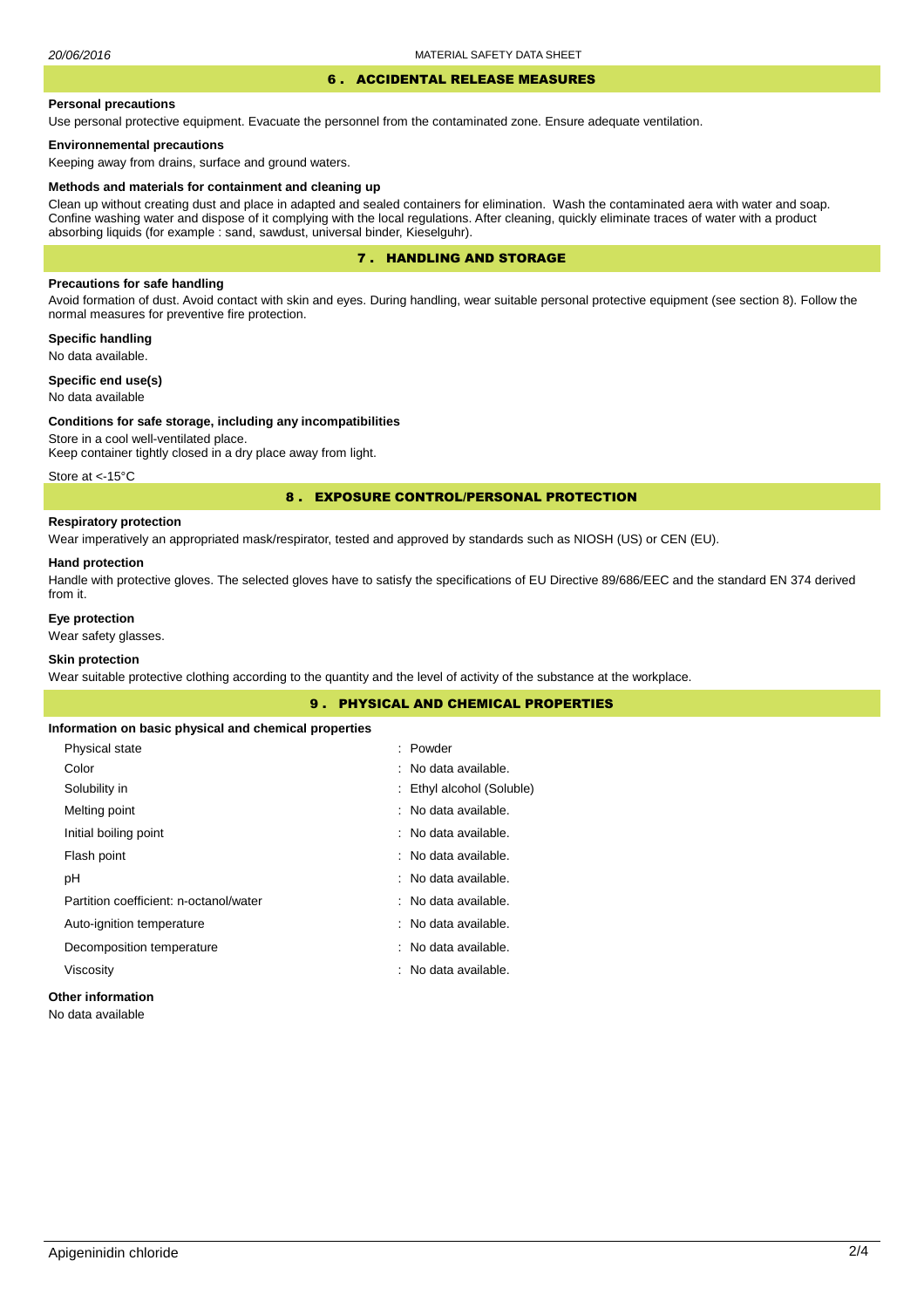### 10 . STABILITY AND REACTIVITY

### **Reactivity**

No data available.

## **Chemical stability**

Stable under recommanded storage conditions.

### **Possibility of hazardous reactions**

No hazardous reactions during storage and handling complying with the instructions.

**Conditions to avoid**

No data available.

**Incompatible materials**

No data available.

### **Hazardous decomposition products**

No hazardous decomposition products if the instructions for handling and storage are respected. During high overheating of the substance or during a fire, hazardous decomposition products may be produced.

# 11 . TOXICOLOGICAL INFORMATION

## **Acute oral toxicity**

No data available.

# **Acute dermal toxicity**

No data available.

## **Acute inhalation toxicity**

No data available.

# **Skin Corrosion**

No data available.

#### **Skin Irritation**

No data available.

### **Serious Eye Damage**

No data available.

# **Eye Irritation**

No data available.

## **Respiratory Sensitisation**

No data available.

### **Skin Sensitisation**

No data available.

## **Germ Cell Mutagenicity**

No data available.

## **Carcinogenictiy**

No data available.

# **Reproductive Toxicity**

No data available.

# **Specific Target Organ Toxicity - Single Exposure**

No data available.

# **Specific Target Organ Toxicity - Repeated Exposure**

No data available.

### **Aspiration Hazard**

No data available.